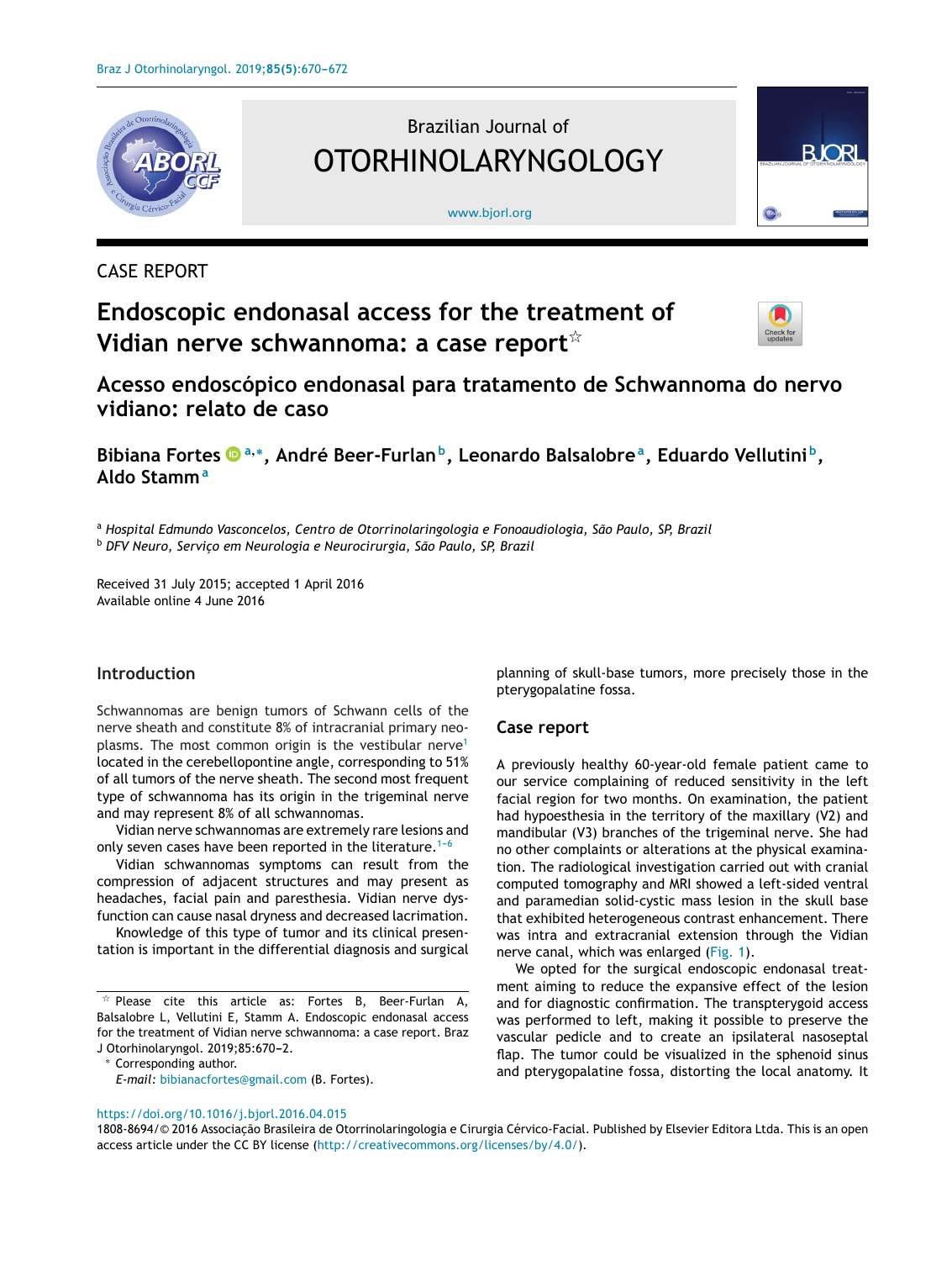<span id="page-1-0"></span>

**Figure 1** (A and B) Preoperative axial T1 MRI images with gadolinium; (C and D), preoperative coronal T1 MRI images with gadolinium; (E and F), postoperative axial T1 MRI images with gadolinium; (G and H), postoperative coronal T1 MRI images with gadolinium; (I), intraoperative neuronavigation image, showing the extension of the Vidian nerve canal (coronal); (J), intraoperative neuronavigation image showing posterior extent after lesion resection.

medially displaced the paraclival segment of the internal carotid artery and, laterally, the trigeminal nerve and Gasserian ganglion. After opening the tumor pseudocapsule, the lesion core was emptied using an aspirator. Once decompressed, the endoscopic microsurgical technique was used for dissection of the tumor. During the procedure, it was verified that V2 and V3 were tumor-free and the lesion was fully extradural and the dura mater of the middle fossa was intact. Subsequently, the extension of the tumor above and below the petrous portion (horizontal) of the internal carotid artery was identified and removed.

The patient required nasal packing for 48h. On the fourth postoperative day, the patient was discharged, without complications. Ten days after the surgery she returned to the clinic and reported facial hypoesthesia

improvement. Histopathological analysis confirmed the diagnosis of schwannoma. The MRI performed three months after the surgery showed complete lesion resection.

## **Discussion**

Vidian nerve schwannoma is an extremely rare tumor. Including this case report, there have been eight cases reported in the literature.

The Vidian nerve or nerve of the pterygoid canal consists of parasympathetic fibers from the greater (superficial) petrosal nerve and sympathetic fibers originating from the deep petrosal nerve, which innervates the lacrimal glands and the mucosa of the upper aerodigestive tract.  $3,4$